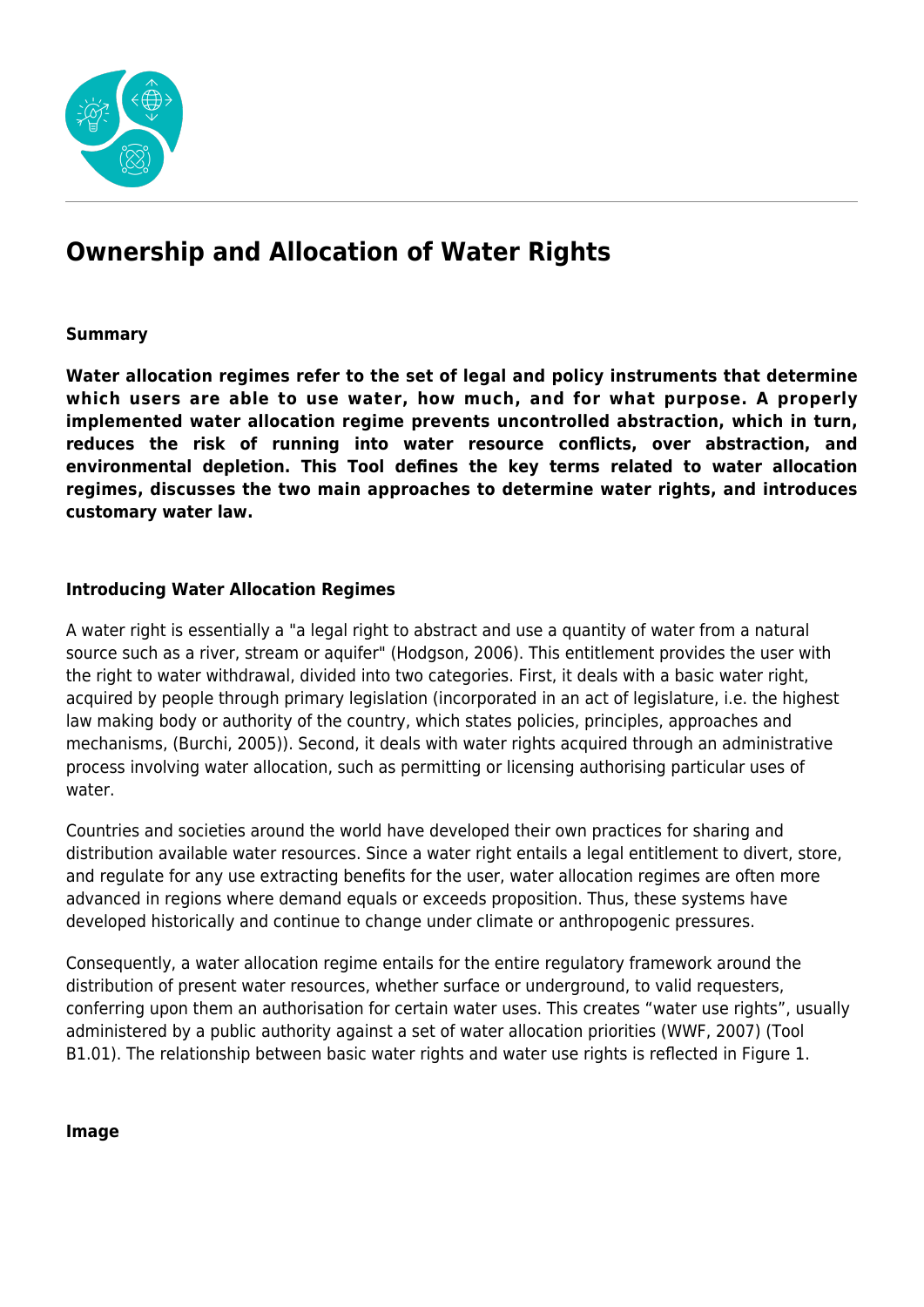| Surface or                         | <b>BASIC WATER RIGHTS</b><br>Defined in primary legislation<br>(e.g. drinking water)                                                              |  |
|------------------------------------|---------------------------------------------------------------------------------------------------------------------------------------------------|--|
| Ground<br>Water<br><b>Resource</b> | <b>ENVIRONMENTAL RESERVE</b><br>Minimum amount to retain in river or aquifer (could be<br>defined in primary legislation or as an authorized use) |  |
|                                    | <b>WATER USE RIGHTS or authorized use</b><br>Water allocated to other uses<br>(municipal, industry, irrigation, hydropower, etc.)                 |  |

**Figure 1.** Water Rights and Water Use Rights (ADB, 2009).

# **Benefits of Water Allocation Regimes**

Water allocation regimes confer direct benefits to prevent shortages and unauthorised abstractions (OECD, 2015). These regimes often aim to allocate resources considering traditional rights and minimum requirements stemming from human right to water (Tool A2.05). The outcomes of water allocation regimes depend on the initial allocation of water resources, i.e. distribution set by water rights, hence the initial allocation needs to follow such principles as beneficial use, equitable distribution and no significant harm to achieve maximum benefits in final allocation setup (ADB, 2009). Since access to water resource is subject to water use rights, an allocation regime also needs to have two key characteristics: a robust design to account for both regular and extreme conditions and a capacity to adjust in the future depending on changing conditions (OECD, 2015).

In order to address water scarcity, alternative water allocation models have been developed to model the potential negative impacts (Berbel et al, 2018), such as hydro-economic models based on the previously available modelling studies (IMPACT model, Rosegrant et al, 2002) and macroeconomic models referring to previous economic frameworks (Wittwer, 2012).

## **Approaches to Determining Water Rights**

In water law, there has been two main approaches to determine water rights:

**Water rights based on ownership of land:** in common law countries the legal doctrine privileged the owners of land bordering with water bodies and provided that a 'riparian' land owner was entitled to ordinary use of the water flow and any other reasonable uses unless it interfered with the rights of other riparians. These natural riparian rights could be supplemented by any water rights acquired from land tenure. The use of public waters, for water located next to public land could be utilised freely, unless there was some limitation such as to right of passage or land tenure defined by the government. This leads to the common law distinction between riparian and littoral rights, where former concern the rights of a landowner if their land is adjacent to navigable streams and owners, and the latter deal with legal use and enjoyment of the shoreline for land that borders non-flowing body of water like a pond, lake, or sea (Black's Law Dictionary, 2021). Overlap of riparian and littoral rights could results in clashes between right to use of water for private landowners, hence reasonable use rule plays crucial role to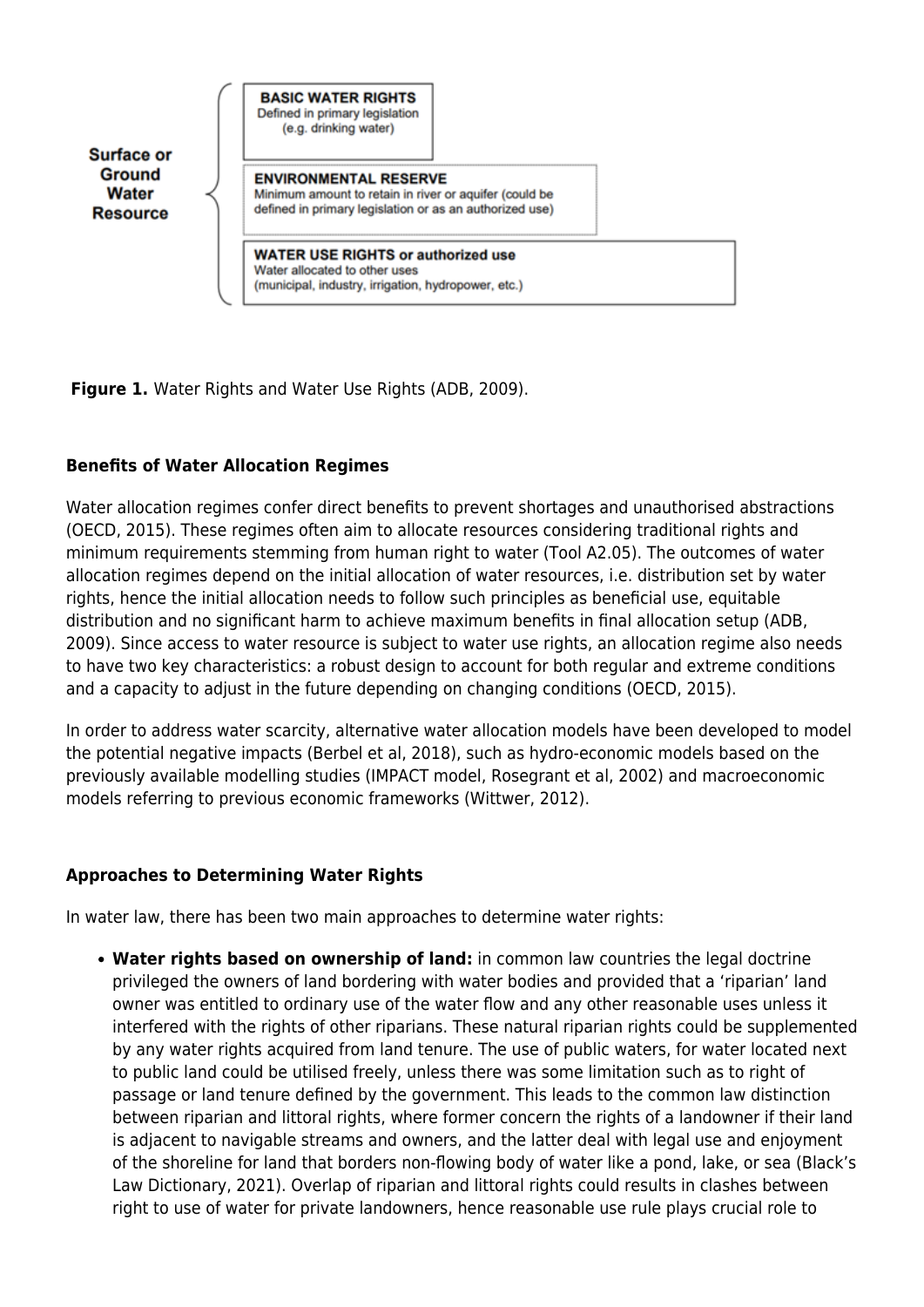resolve potential interference with neighbouring landowner's rights (Bogart, 2009).

**Water rights based on previous use:** one of responses to increasing competition among water users took place in the United States, where western states have adopted a 'prior appropriation' or 'first in use, first in right' doctrine, to accord an earlier user a superior right to water use (Hockaday and Ormerod, 2020). Such doctrine led to development of detailed administrative procedures for water allocation and permitting system, to ensure that earlier users enjoy their allocations without prejudice to the later user needs. The principles of prior appropriation doctrine include the following (Gopalakrishnan, 1973): 1) exclusive right is given to the original appropriator, and all following privileges are conditional upon precedent rights; 2) all privileges are conditional upon beneficial use; 3) water may be used on riparian lands or nonriparian lands (i.e. water may be used on the land next to the water source, or on land removed from the water source); 4) diversion is permitted, regardless of the shrinkage of the river or stream; 5) the privilege may be lost through non-use.

In modern jurisdictions water rights tend to be detached from the surrounding land, being subject to a number of requirements such as minimum flow, environmental impact assessment and importance of public interest prior to allocation. This enables decision-makers to take a rational decision about entitling users with substantial and secure rights, at the same time making sure their needs will be met in the future (Hodgson, 2006).

## **Customary Water Law**

"Customary water law" refers to broad collection of water allocation rules and traditional practices used by indigenous communities (FAO, 2008). It comprises traditional law of indigenous people, based on established performative practice, generally oral than in written codes (Australian Law Dictionary, 1ed, 2010). Indigenous rights arising from traditional law include the right "to maintain and strengthen their distinctive spiritual relationship with their traditionally owned or otherwise occupied and used lands, territories, waters and coastal seas and other resources" (Art.25, UN Declaration on the Rights of Indigenous People, 2007) and "to own, use, develop and control the lands, territories and resources that they possess by reason of traditional ownership or other traditional occupation or use" (Art.26.2, UN Declaration on the Rights of Indigenous People, 2007).

Several countries have started to acknowledge indigenous concepts of land ownership and common property within their official legal and policy frameworks related to water management. Here are practical experiences from countries that aim to recognise customary rights as part of their regulatory setup for water (FAO, 2008):

**Argentina:** The Argentinian indigenous people have traditionally maintained a communal way of living and regarded resources located on their traditional ancestral land and water in general as sacred. When the traditional land has been taken in some parts, ancestral practices of water use were abandoned as a big part of lost cultural identity. Current constitutional regime upholds indigenous land rights by recognising legal personality of indigenous communities (Art.17, Sec.75, Constitution of the Argentine Nation 1994). These communities are entitled to all property on their land and have a right to participate in management of their natural resources. There is no specific recognition for customary water rights in the national or provincial laws but governmental bodies are required to account for third party interests when issuing water use permits, which could protect earlier right holders. One of important cases on contradictions between customary and statutory rights took place during the construction of Yacyreta hydroelectric dam in 1997 (Kornfeld, 2015), where the panel found that the government failed to engage indigenous communities in decision-making process on their ancestral lands. Another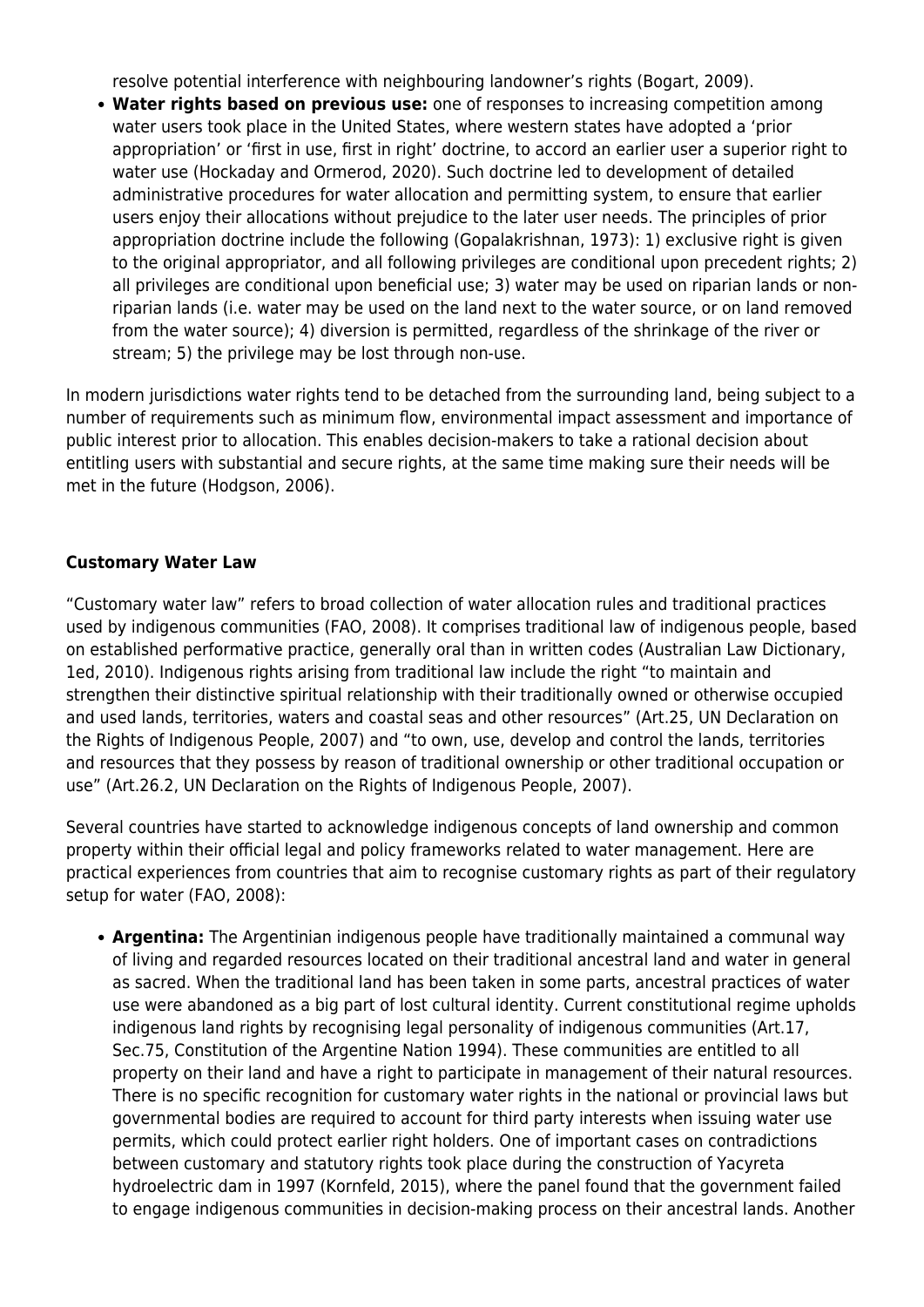landmark case took place in 2020, when the Inter-American Court of Human Rights found Argentina in violation of indigenous communities rights to communal land and consultation, condemning Argentina for disregarding its treaty commitments (Lhaka Honhat Association Argentina case, Judgment, IACHR, 2020).

- **Canada:** Most of applicable legislation focuses on land rather than water rights, combining the concepts of ownership and utilisation in court judgments and local regulations. The materials from Royal Commission on Aboriginal People (RCAP) suggest that the customary water rights included "unquestioned right of access" to communal resources for each community member, excluding a possibility of viewing water as a commodity (RCAP, 1996). Some of preserved dispute settling mechanisms reflected also the priority of non-consumptive use of resources. Current legislative framework recognised aboriginal rights which cover "an activity which must be an element of a practica or custom integral to the ... aboriginal group claiming the right" (v. Van der Peet, 1996, 509). Indigenous groups were signatories to historic land treaties with the UK, which had specific provisions on water. Thus, aboriginal title indisputably includes water use rights within the land boundary. These rights have evolved from customary laws to constitutional recognition mainly through numerous legal precedents (f.e., James Bay project (Marsh, 2015), Saanichon Marina (Saanichton Marina Ltd. v. Claxton case, 1989) and Piikani (Phare, 2009) cases).
- **Ecuador:** customary rules considered water as a sacred communal resource, while most indigenous communities believed that water resources should be shared in a participatory manner. This included the right to participate in associations, which had membership fees for water users. Members also participate in "mingas", a communal labour event for infrastructure maintenance and a way to acquire and review the water rights, ensuring compliance with social commitments on member's side. The legal system nowadays recognises water as a national good for public use (Constitution of Ecuador, 2008; Wingfield et al. 2021), where individuals need a special authorisation for its use and even land rights do not confer ownership of surface or groundwater. Indigenous rights are compiled into statutes to clarify the rights and obligations of a particular group, however, conflicts over water uses appear quite often due to lack of common register for water licenses. The contradictions may be settled only if they arise among indigenous rights of the groups, but not if the indigenous rights conflict with statutory provisions. For example, Chevron-Texaco case (Donzinger, 2010) appears to be one of great examples of struggles to protect indigenous rights within a national legal system against global corporations.